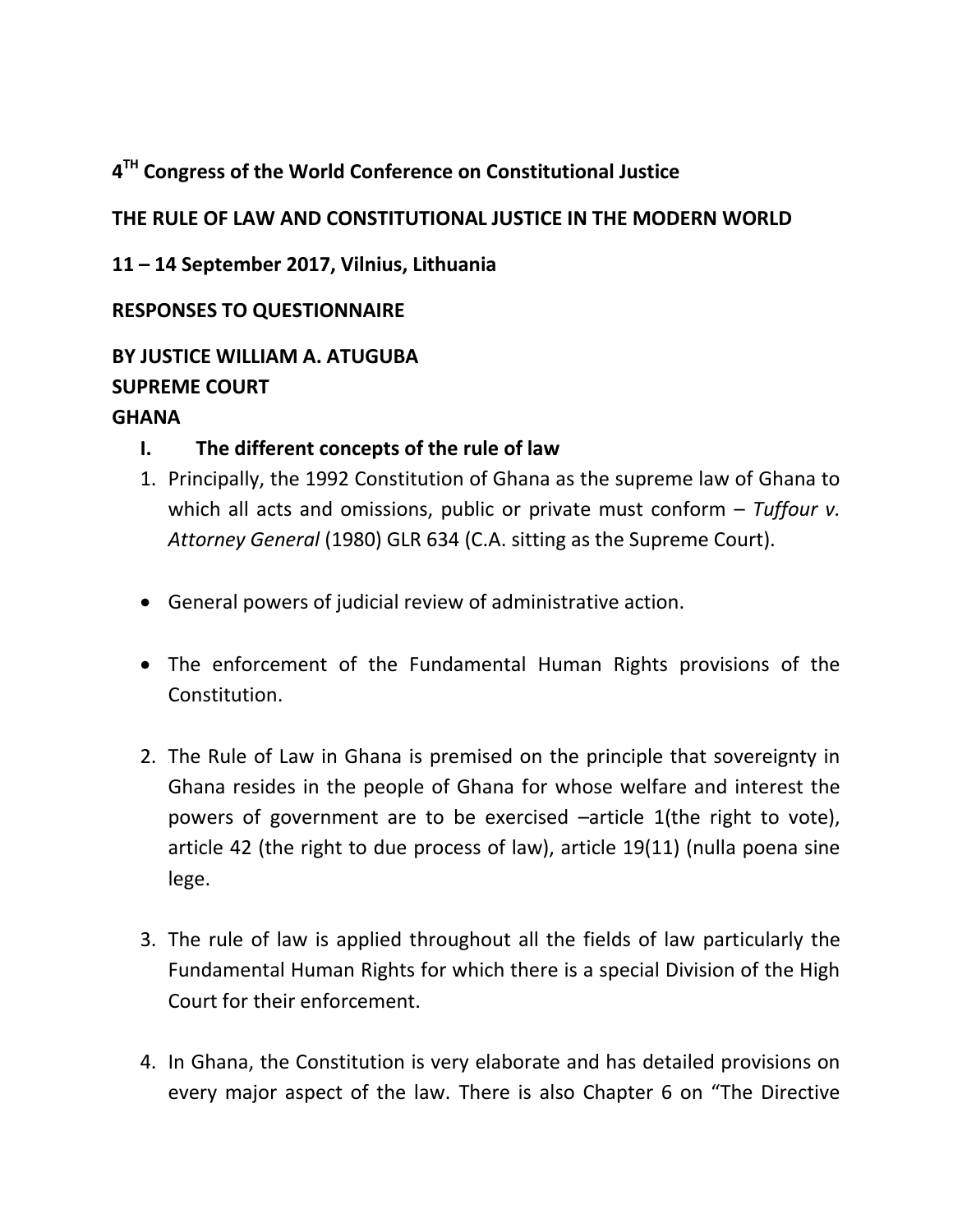Principles of State Policy". This requires the government and all persons to have regard to them in formulating policies or applying the constitution. These include social, economic, political, cultural etc matters. The rule of law in Ghana is therefore largely contained in the 1992 Constitution of Ghana.

- 5. The major change in the concept of the rule of law in Ghana is that the Constitution and statutory law generally should be liberally construed to give effect to their purposes, aims and objectives rather than a rigid, literalistic approach of the old Common Law – *Adofo v. Attorney-General & COCOBOD* (2005-2006) SCGLR42.
- 6. Articles 73-75 of the Constitution of Ghana require compliance by the President with the principles of International Law without prejudice to the national interest. The courts in Ghana frequently resort to principles of international law to inform their decisions on any matter.

#### **II. New challenges to the rule of law**

- 7. In recent times, owing to economic inflation, there have been frequent labour confrontations between the government and public workers owing to dissatisfaction with salary levels. The government, however, often sorts out these problems amicably with the workers, through bilateral negotiations.
- 8. Owing to international terrorist activities and threats, persons of dual national have been held by the Supreme Court of Ghana to be excluded from high profile placements in public office, such as the Judiciary, the Legislature, the Executive, the Security Agencies, etc – *Asare v. Attorney General* (2012) SCGLR460.
- 9. In the field of Diplomatic Immunity, Ghana has been challenged in constitutional litigation to erode diplomatic immunity from legal process in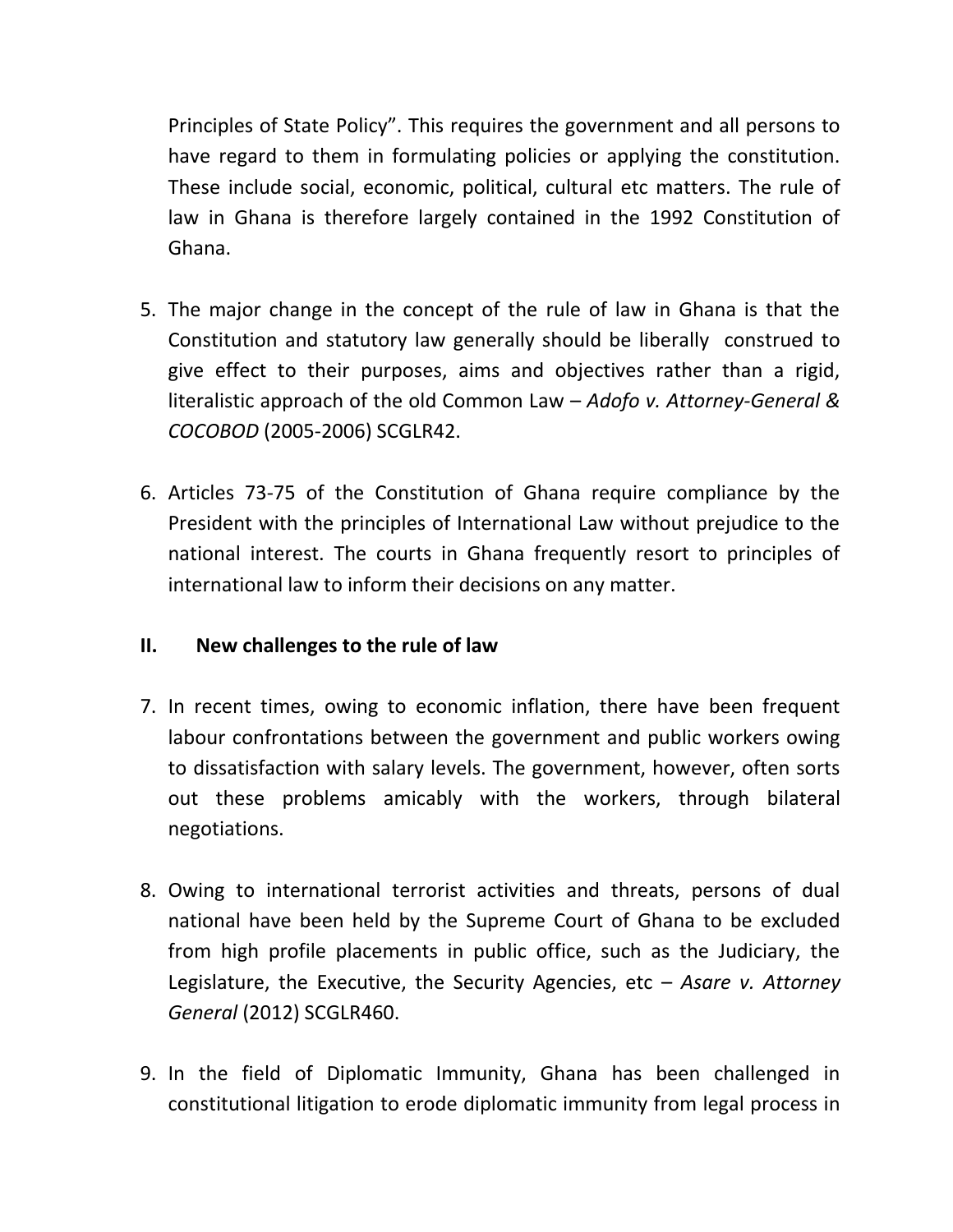the interest of a fair trial of a criminal matter. But the Ghanaian Supreme Court has preserved international legal norms in this respect. – *Tsatsu Tsikata v. The Republic*

#### **III. The law and the state**

- 10. Owing to the invalidation of several laws and official acts on grounds of constitutionality since 1992, there have been fewer state infractions of the law in recent years. In recent times, international agreements entered into by the government of Ghana without prior parliamentary approval have been invalidated by the Supreme Court of Ghana – *Faroe Atlantic Co. Ltd v. Attorney-General* (2005-2006) SCGLR 271. In particular, the Electoral Commission of Ghana has had to comply with decisions of the Supreme Court invalidating the use of National Health Insurance cards in the registration of voters and the disqualification of presidential candidates without due process, etc.
- 11. By article 129(3) of the Constitution of Ghana, all other courts in Ghana are "bound to follow the decisions of the Supreme Court on questions of law". Case Law however excepts decisions giver per incuriam or where decisions are conflicting or without a discoverable ratio decidendi. Of late, a few lower courts have tended to go contrary to Supreme Court decisions but have been halted.
- 12. The Supreme Court has discouraged imprisonment for debt as a means of enforcing judgments for the recovery of money. It has sometimes discouraged the denial of a substantive remedy due to procedural lapses of the litigant – *GIHOC Refrigeration & Household Products Ltd (No. 1) v. Hanna Assi (No. 1)* (2007-2008) SCGLR.
- 13. By the common law of Ghana and articles 23 and 296 (a) and (b) of the Constitution of Ghana, public officials must be fair and candid, reasonable